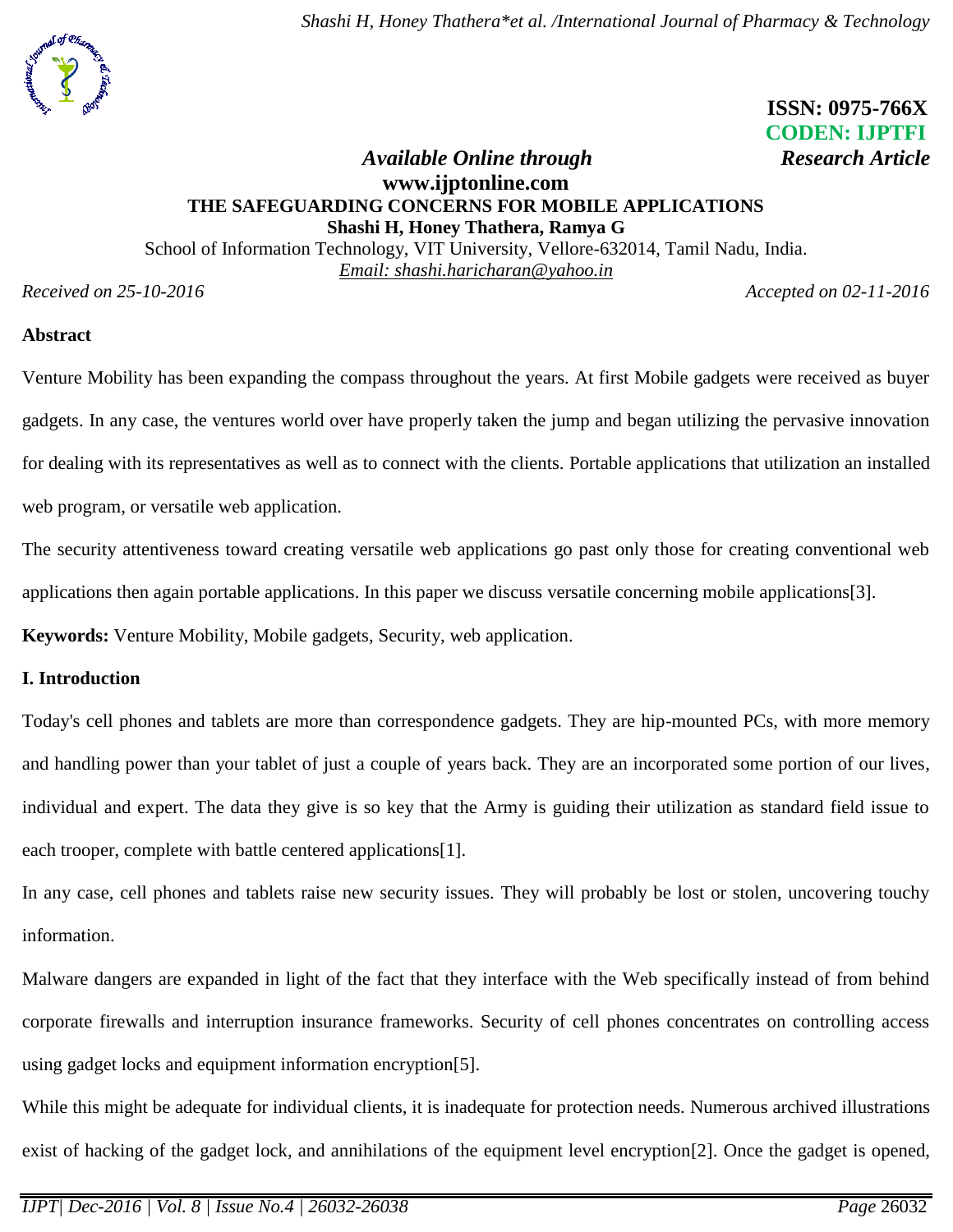*Shashi H, Honey Thathera\*et al. /International Journal of Pharmacy & Technology* there is for the most part free access to all applications and their related information. Military applications require extra application-level access controls to give information security[7]. Our continuous research hopes to address fine-grained information security and access control, checking cell phone use

designs, gadget attributes, and ease of use.

## **II. Architecture**



This architecture explains the flow from applications to database through firewalls and application servers.

From apps to firewall, it deals with prevention of data manipulation, session management and protection of reserved data. From firewall to application server, it deals with user authentication, authorization of users, data validation, secure configuration management and exception handling. From application server to database, it deals with auditing of logs, protection of reserved data.

These functionalities are explained in detail below.

## **III. General Outlook**

Versatility security measures in Enterprise setup requires a smidgen distinctive methodology contrasted with shopper applications or Gaming applications[4]. The real contrast of Enterprise Apps with the Gaming or buyer applications is that the previous has client information and venture business rationale at its center. This is exceptionally basic in Banking and Financial Institutions.

In current days, the most famous Mobile working frameworks have been Android and Apple iOS in buyer space. Amongst them, Android working framework has greater part of the piece of the overall industry[6]. The buyer market pattern has been unmistakable in Enterprise situation likewise.

The discourse in this paper rotates around the Security structure for Mobile Application when all is said in done and Android working framework, in particular where particular references are required. The potential assault sort all in all to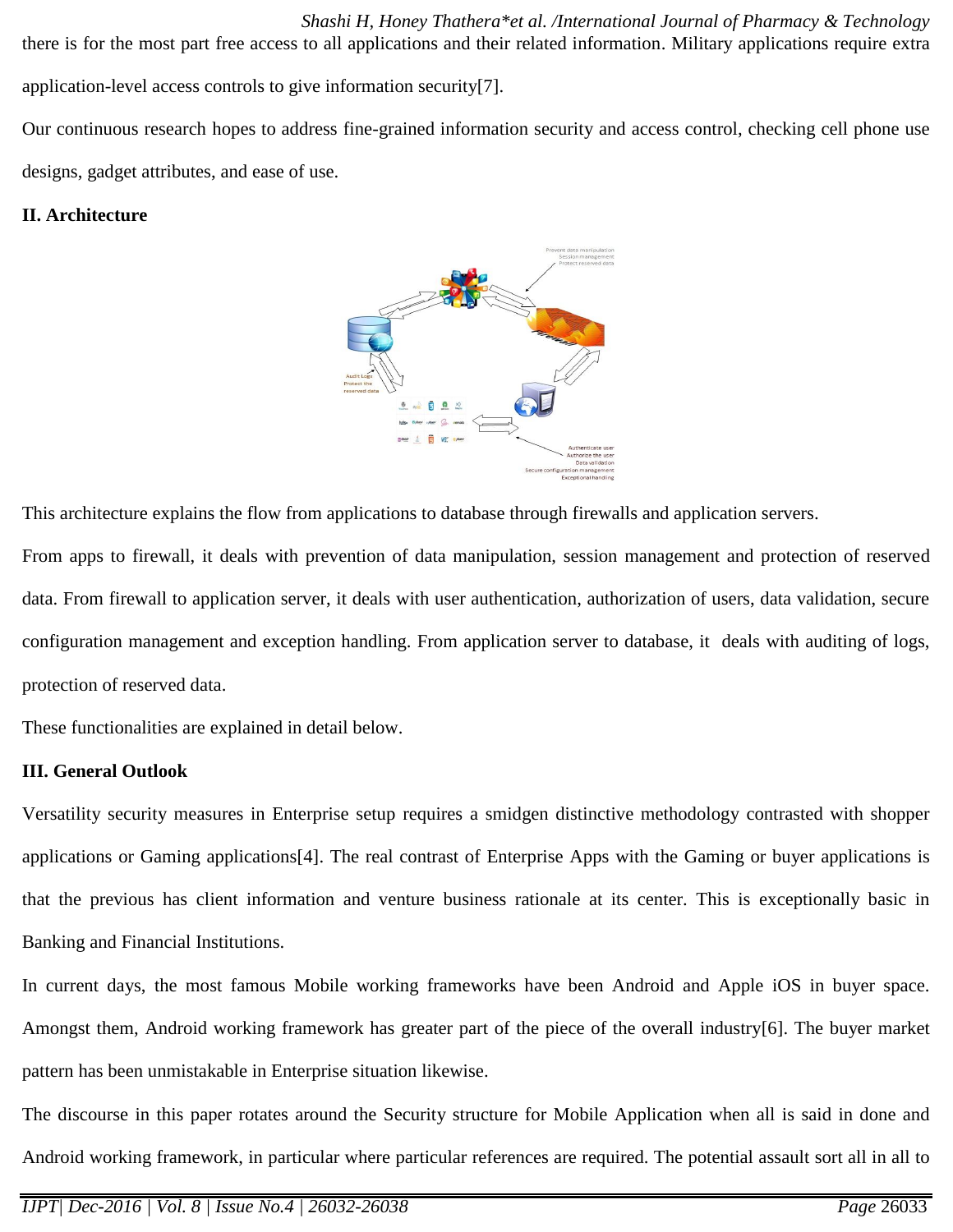*Shashi H, Honey Thathera\*et al. /International Journal of Pharmacy & Technology* Mobile gadgets and the objective and vector can be of wide assortment. In any case, this paper puts more concentrate on the effect to vulnerabilities in Enterprise Mobile Apps[1].

**IV. Areas of Concern**

In this paper we have classified the security concerns around Mobile App development into 4 areas.

- (a) Data protection
- (b) Intellectual property protection
- (c) Secure authentication
- (d) Code vulnerability

#### **a) Data Protection**

Cell phones characteristically represent a test with respect to the information powerlessness because of its omnipresent nature and reliance on transmission of information over the air. In Enterprise situation, the danger is more perplexing than different classes of applications like gaming application as the information in Enterprise application may comprise of monetary subtle elements or demographics of a client. Losing this information, in travel or while very still, may have immediate or roundabout effect to organization's income and/or notoriety. Losing information about imminent clients may specifically bring about loss of business. Losing demographics points of interest or touchy data about clients may bring about lawful issues also[5]. Portable Application can be produced either as a local application firmly sewed to the working framework or the App can be created as Web Apps. In both of these methodologies, Android gives a consent based access component to the applications. However these consents don't direct information approaches to be received in the applications. Taking into account the sort of vulnerabilities, we approach the Data Protection issue in 4 sections.

(a) Local information store:

Most of the versatile working frameworks contain a lightweight database as a major aspect of the stack. Applications for the most part store the industrious information in this lightweight database. On the off chance that information is put away as clear content in this nearby database, it can represent a genuine security risk[2]. Access to the database may bring about loss of information. Likewise aggressors may alter this information creating breaking down of the application itself.

(b) Cache use: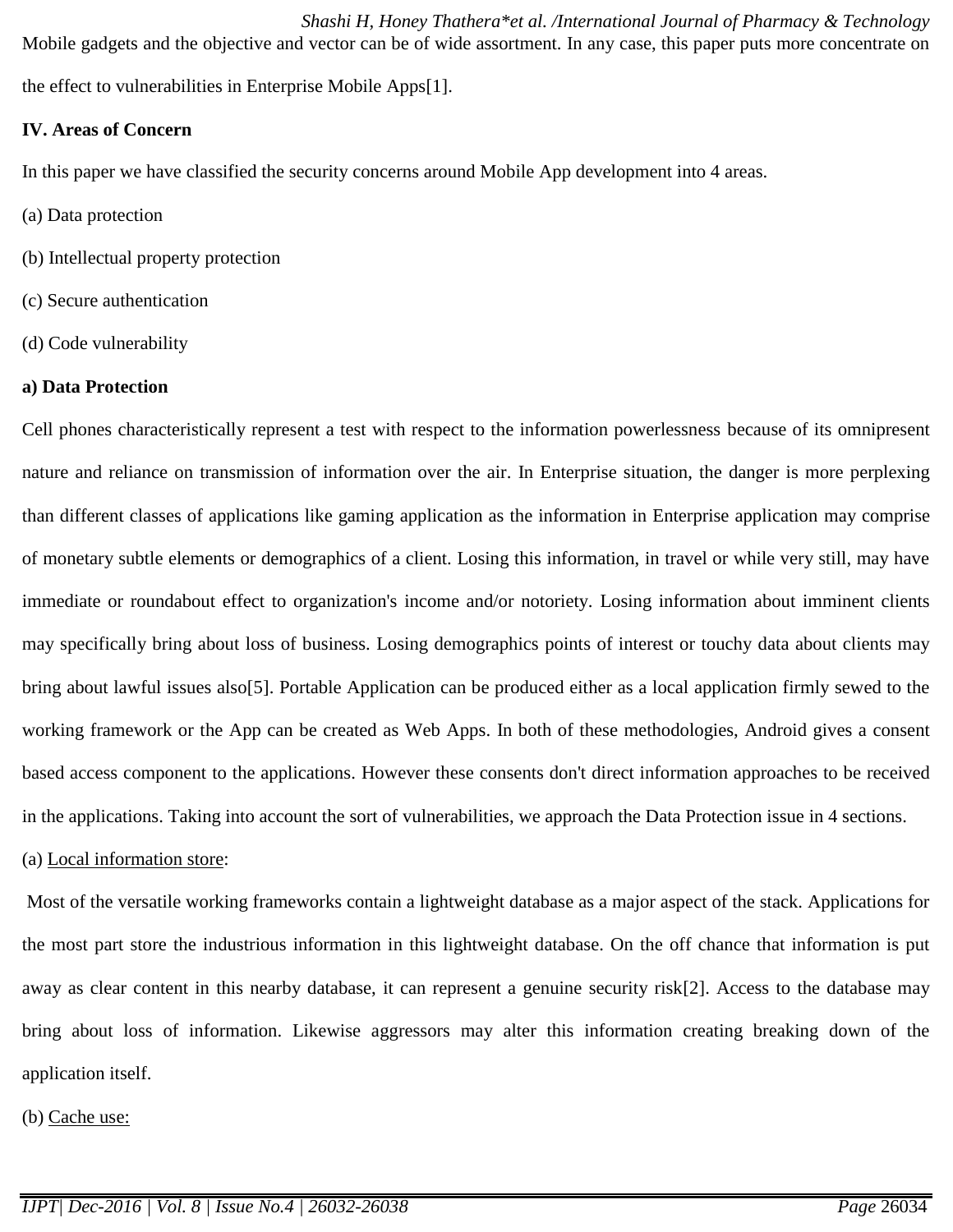*Shashi H, Honey Thathera\*et al. /International Journal of Pharmacy & Technology* Cache is a critical approach to improve the client involvement in Mobile working framework. Store can be at different levels of the engineering. A noteworthy utilization of reserve is in web applications, where it is utilized to store information crosswise over sessions to give a reliable client experience[7]. Be that as it may if basic data is put away in the reserve in unsecure way like plain content, other phishing applications may endeavor to abuse the store bringing about misfortune or altering of information.

(c) Data sharing: Data misfortune can likewise happen due to not dividing the application legitimately. Android forces every application to keep running in a different case of its exclusive Virtual machine, which detaches the applications from each other. However information powerlessness can in any case exist if the application stores its information in removable stockpiling medium in decoded design[3]. In such cases, however the application execution would be contained inside the setting of the specific virtual machine, the application can in any case get to be powerless against assaults through document framework.

#### (d) Data on travel:

The other real hazard to center is information on travel. Securing the information transmission over the system has been of scholastic and modern center. The significant reliance of ensuring information on travel is on the fundamental system security. Since taking advantage of remote information stream is for the most part an insignificant issue, shaping the information bundle safely to be sent over system requires more consideration[9]. This would lessen the danger of information misfortune even in instances of information parcel catch from the remote system by maverick components. The misfortune can happen amid information demands over TCP/IP and additionally over uncertain SMS convention utilized for application to application informing.

Every one of the situations specified in this segment may bring about loss of information or altering of information. As said, the information misfortune can bring about monetary or notoriety misfortune for the endeavor and consequently basic to address legitimately[1].

#### **b) Intellectual property protection**

The second real reason for loss of data is through unapproved access to the application code base. Apple iOS utilizes .IPA (iPhone Application) expansion while Android utilizes .APK (Android Application Package) to convey the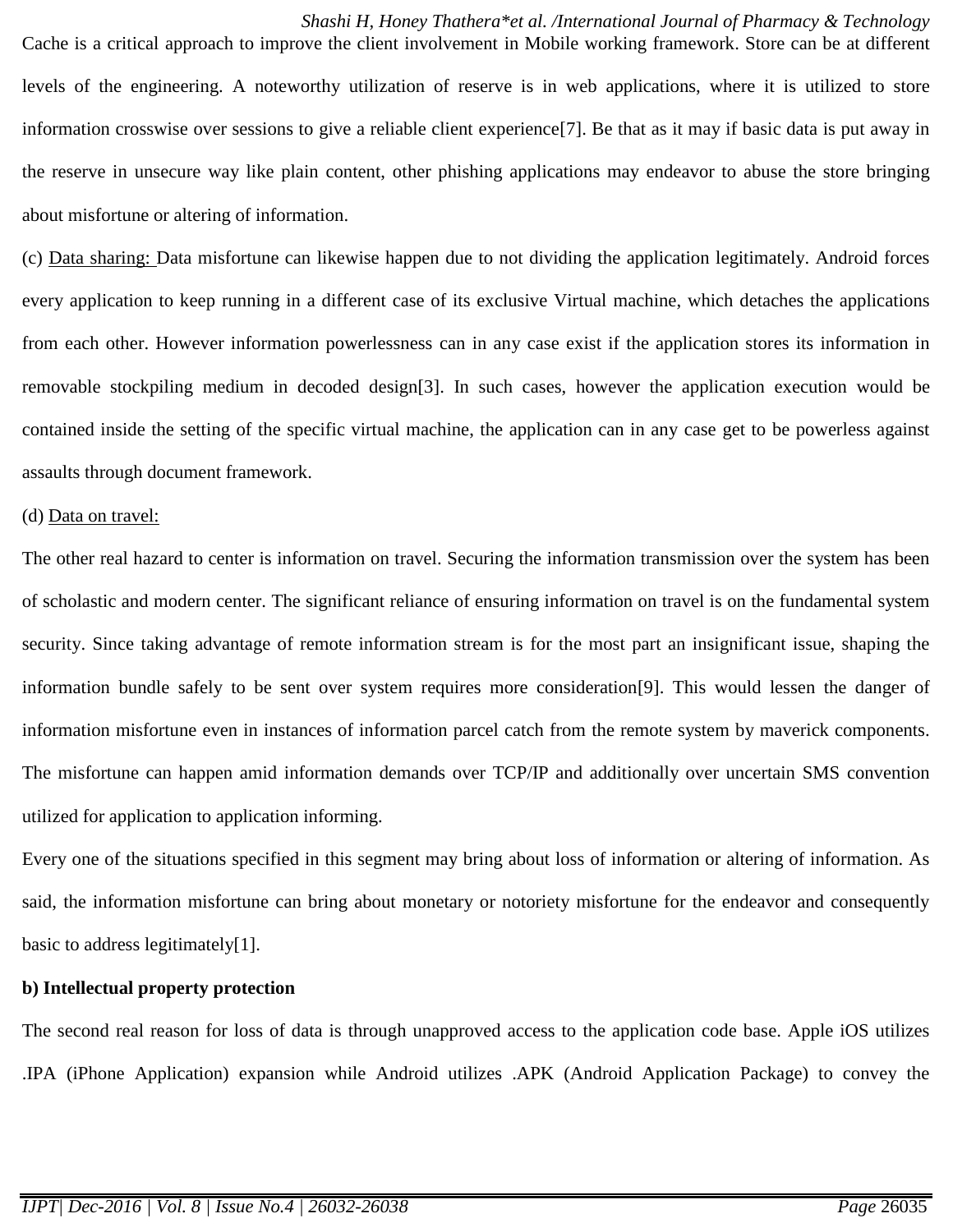*Shashi H, Honey Thathera\*et al. /International Journal of Pharmacy & Technology* application paired in the App Store or Play store. Since the parallels are effectively accessible, any assailant may jump at the chance to do figuring out of the application paired to get the source code[8].

(a) Reverse Engineering: Android applications are composed in Java like dialect which is assembled to create byte code perfect with the exclusive Virtual machine. In spite of the fact that it is non-inconsequential, yet it is conceivable to remake the source code from the application twofold, i.e. apk documents by utilizing certain decompilers[10]. Comparative methodology can be utilized as a part of other Mobile stages. This may bring about presentation of basic data about the undertaking installed inside the code.

## (b) Critical data hardcoded:

Also code access may prompt uncovering crypto keys and client accreditations. On the off chance that the undertaking application manages installment, this may likewise prompt uncovering the installment access subtle elements prompting money related effect[2]. Spillage of all these basic data to any aggressor can put the endeavor at real hazard.

#### **(c) Secure authentication**

#### (a) Session administration:

To maintain a strategic distance from listening stealthily and ensuing session replay sort of assault, session ID must be utilized for any exchange between the Mobile application and the middleware. Likewise the session id might be added with extra interesting data that recognizes the gadget on the other hand client so that any unapproved gadget can't utilize the same secret key as stance as an valid client to the application server[4]. Conceivable methods for accomplishing the same can be by attaching the session ID with gadget IMEI or MSISDN and so forth.

#### (b)Password administration:

While secret word administration itself is an imperative point, thispaper talks about the essential strides that a Versatile application must take into account while being conveyed in Enterprise setup. The primary level of defenselessness may emerge because of accessibility of the secret word with unapproved individual. The application ought to depend not just on the secret word but instead ought to receive multi variable confirmation. Cell phones are used to a huge degree for securing secret key in untrusted registering end focuses by setting up two variable confirmation. However the test of building two variable confirmation for access to versatile application is to locate another dependable cell phone or an alternate system, rather than sending the subtle elements to the same gadget. Secret key maturing rule must be set up to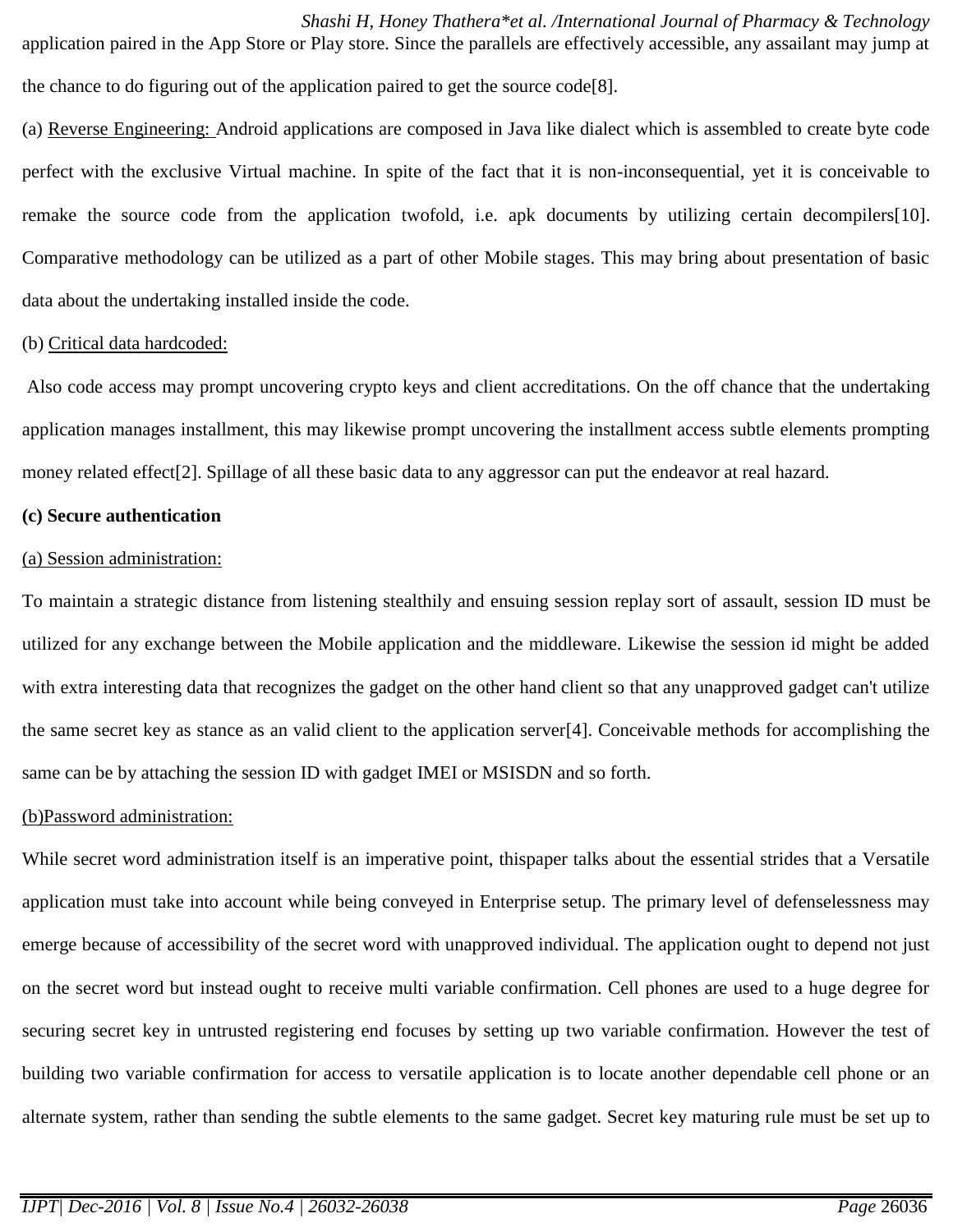*Shashi H, Honey Thathera\*et al. /International Journal of Pharmacy & Technology* constrain the client to change the secret key on predefined interims, therefore lessening the danger[7]. Likewise the applicationshould hold the secret word history so that the client is not permitted to reset the secret word to the last 5 passwords. Calculation can be worked to recognize lexicon words and stop the client from setting them as secret word as these are unsurprising by any aggressor. Secret word many-sided quality ought to be characterized at the association level to guarantee least multifaceted nature is available rather than excessively basic passwords.

#### **(d) Code vulnerability**

(a) Acceptance:

To lessen an ideal opportunity to advertise, scripting dialects have been significantly utilized in Mobile applications. While this gives a ton of adaptability and a decent turnaround time, this additionally opens the application to conceivable changes of the script at the front end and sending non-accepted information to the server. Basically the application may break due to this bypassing of approvals at the front end[2]. To maintain a strategic distance from this, it is totally important to have replication of the front end approvals at the server end moreover. This would piece conceivable assaults through bypassing the front end scripts. Likewise server end acceptance would lessen the danger of SQL infusion assaults through defenseless UI plan.

(b) Exception Handling:

While it is essential to catch the stack follow and make it accessible to the improvement group for examination of conceivable issues in the application, it is moreover important to abstain from demonstrating the stack follow to the end client[9]. Legitimate special case taking care of with tweaked informing not just makes a better intuitive application, yet it likewise diminishes the security presentation.

(c) Other source code:

While utilizing any source library, it is encouraged to enroll the censured APIs. While a large portion of the stages distributes the rundown of belittled APIs, pre-processor based methodology can be considered for other stages where the belittled APIs are most certainly not checked unmistakably.

#### **V. Conclusion**

Versatile working frameworks, similar to Android, give a framework security model as a component of its stack. This forestalls numerous dangers by ideals of Operating Framework level controls. However further arranging should be done